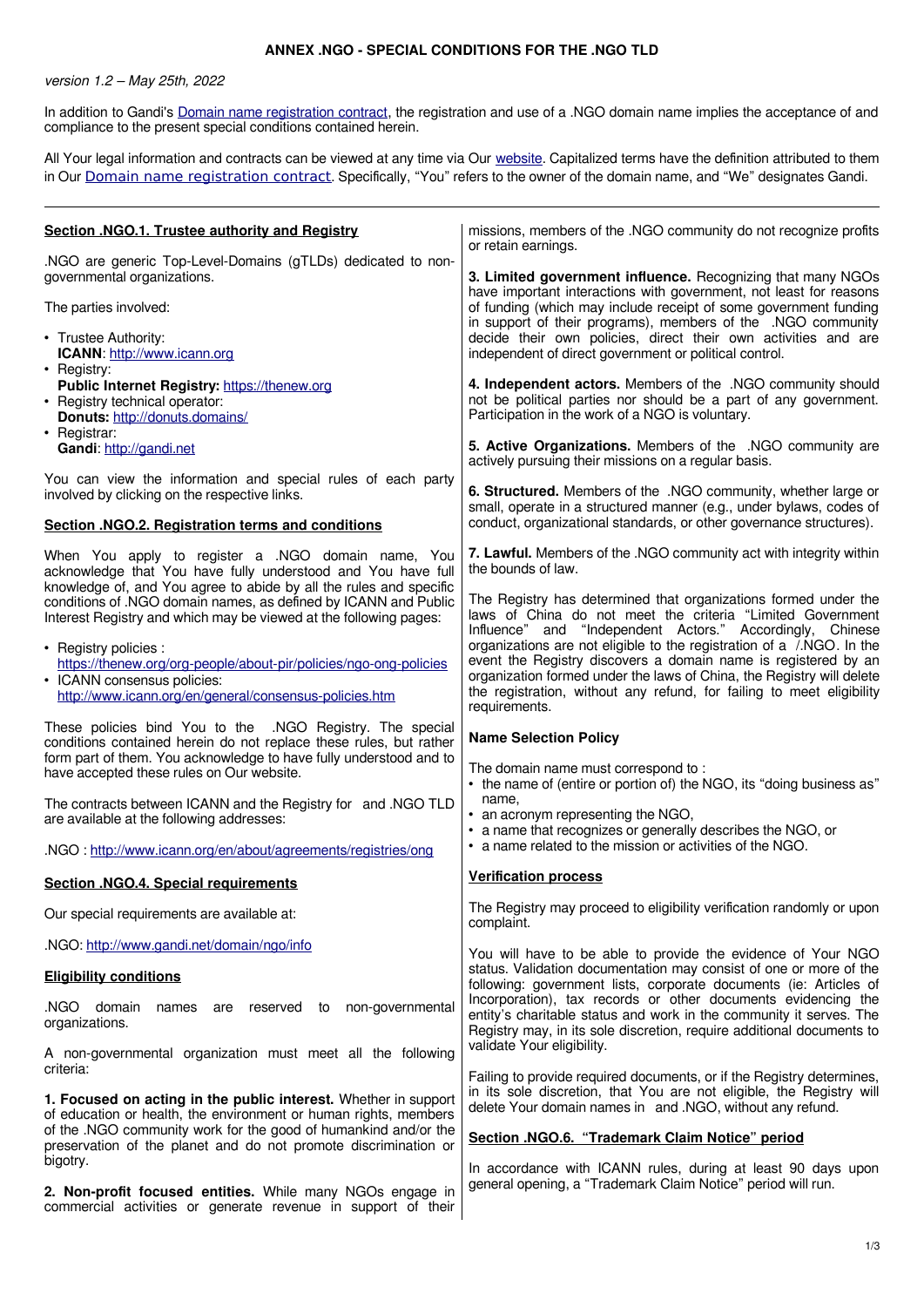| During this period if the domain name for which You requested<br>registration is identical to a trademark that is registered and<br>validated with TMCH (according to the "labels" generated), You will<br>receive a warning notice ("Trademark Claim Notice") in real time on<br>Our interface informing You that a third party has rights to the<br>domain name You requested. | The Registry has also established a dispute resolution procedure<br>RDRP (Restriction Dispute Resolution Policy) relative to eligibility<br>conditions, that You agree fully abide by:<br>https://thenew.org/org-people/about-pir/policies/policies-ngo-ong/<br>restrictions-dispute-resolution-policy |
|----------------------------------------------------------------------------------------------------------------------------------------------------------------------------------------------------------------------------------------------------------------------------------------------------------------------------------------------------------------------------------|--------------------------------------------------------------------------------------------------------------------------------------------------------------------------------------------------------------------------------------------------------------------------------------------------------|
| You must confirm or cancel Your registration request, with full                                                                                                                                                                                                                                                                                                                  | Section .NGO.12. Transfer (change of Registrar)                                                                                                                                                                                                                                                        |
| knowledge of the notice and its consequences. It being specified<br>that if You do not confirm the notice, Your request will not be sent to<br>the Registry.                                                                                                                                                                                                                     | The transfer-in process may be initiated on Our Interface. Before<br>requesting the transfer of the domain name, please make sure You<br>have the domain name's authorization code (supplied by Your<br>current Registrar), and that Your domain name:                                                 |
| If You confirm Your registration request, third parties who own an<br>identical mark are notified of Your registration.                                                                                                                                                                                                                                                          | • does not have a TransferProhibited status,<br>• does not expire soon (We recommend that You start the transfer                                                                                                                                                                                       |
| Section .NGO .7. Reserved names                                                                                                                                                                                                                                                                                                                                                  | request at least 1 month prior to its Expiration),<br>• was created at least 60 days prior to the request,<br>• has not been transferred within the last 60 days.                                                                                                                                      |
| Some words are reserved or prohibited:                                                                                                                                                                                                                                                                                                                                           | The transfer's completion requires Your confirmation (by e-mail).                                                                                                                                                                                                                                      |
| • Registry policies :<br>https://thenew.org/org-people/about-pir/policies/registration-<br>policy-ngo-ong/ (Reserved Names Policy)                                                                                                                                                                                                                                               | Upon successfully transferring a domain name, the registration<br>period is extended by one year.                                                                                                                                                                                                      |
| • ICANN reserved names:<br>http://www.icann.org/en/about/agreements/registries/ngo                                                                                                                                                                                                                                                                                               | Section .NGO.13. Ownership change                                                                                                                                                                                                                                                                      |
| http://www.icann.org/en/about/agreements/registries/ong<br>(specification 5. schedule of reserved names)                                                                                                                                                                                                                                                                         | The ownership change process is available on Our Interface and<br>requires the confirmation of both parties by e-mail.                                                                                                                                                                                 |
| Section .NGO.8. Registration term<br>The registration term is from 1 to 10 years. To avoid any                                                                                                                                                                                                                                                                                   | The owner change of a domain name does not change the domain<br>name's expiration date.                                                                                                                                                                                                                |
| deactivation of the domain name, the renewal must be paid and<br>funds cleared before the Expiration date.                                                                                                                                                                                                                                                                       | Section .NGO.14. Deletion process                                                                                                                                                                                                                                                                      |
| <b>Section .NGO.9. Pricing</b>                                                                                                                                                                                                                                                                                                                                                   | Upon the Expiration of the domain name, We suspend (Hold)                                                                                                                                                                                                                                              |
| Our prices may be viewed at:                                                                                                                                                                                                                                                                                                                                                     | the domain name for 45 days, during which time all associated<br>technical services are deactivated. Late renewal at normal price is<br>possible during this period.                                                                                                                                   |
| .NGO: https://www.gandi.net/domain/price/detail/ngo                                                                                                                                                                                                                                                                                                                              | Then the domain name goes into Redemption Period for an                                                                                                                                                                                                                                                |
| "Premium" domain names are subject to specific prices as<br>displayed on Our website during Your order.                                                                                                                                                                                                                                                                          | additional 30 days, and all associated technical services are<br>deactivated. It can only be restored during this period in accordance<br>with the terms and conditions described on Our website and/or as<br>communicated by Our customer service department.                                         |
| Section .NGO.10. Personal data                                                                                                                                                                                                                                                                                                                                                   | If the domain name is neither renewed nor restored within these                                                                                                                                                                                                                                        |
| You consent to the use, copying, distribution, publication, in<br>particular in the Registry public Whois database if applicable,<br>modification and other processing of Your personal data by the<br>Registry, its technical provider and their designees and agents for                                                                                                       | deadlines, the Registry shall place the domain name on "Pending<br>Delete" status for several days, and then delete the domain name,<br>which will become available for registration on a "first-come first-<br>served" basis.                                                                         |
| the purposes of providing Registry services as defined in the<br>Registry agreement with ICANN and in accordance with the<br>Registry privacy policy.                                                                                                                                                                                                                            | Section .NGO.15. Registrant representations and guarantees                                                                                                                                                                                                                                             |
| Section .NGO.11. Dispute resolution policy                                                                                                                                                                                                                                                                                                                                       | You agree to provide and maintain accurate, reliable and up-to-date<br>personal contact information. Failing to do so, the Registry may<br>delete Your domain name.                                                                                                                                    |
| The Registry has adopted the ICANN dispute resolution procedures<br>UDRP (Uniform Dispute Resolution Policy) and URS (Uniform<br>Rapid Suspension System) for /.NGO domain names, that You<br>agree fully abide by.                                                                                                                                                              | By submitting a registration or modification request You<br>acknowledge that:                                                                                                                                                                                                                          |
|                                                                                                                                                                                                                                                                                                                                                                                  | • the statements that You made in Your Registration Agreement<br>are complete and accurate;                                                                                                                                                                                                            |
| You may view general documentation on the UDRP procedure at<br>the following addresses:                                                                                                                                                                                                                                                                                          | • to Your knowledge, the registration of the domain name will not<br>infringe upon or otherwise violate the rights of any third party;                                                                                                                                                                 |
| • ICANN domain name dispute resolution policies:<br>http://www.icann.org/udrp<br>• explanations:                                                                                                                                                                                                                                                                                 | • You are not registering the domain name for an unlawful purpose;<br>• You will not knowingly use the domain name in violation of any<br>applicable laws or regulations;                                                                                                                              |
| http://www.icann.org/en/udrp/udrp.htm<br>• Policy:                                                                                                                                                                                                                                                                                                                               | • Your domain name registration does not and will not violate the                                                                                                                                                                                                                                      |
| http://www.icann.org/en/dndr/udrp/policy.htm                                                                                                                                                                                                                                                                                                                                     | terms and conditions of the .NGO Registration Restrictions. It is<br>Your responsibility to determine whether Your domain name                                                                                                                                                                         |
| $\cdot$ Rules:<br>http://www.icann.org/dndr/udrp/uniform-rules.htm<br>• Dispute Resolution Service Providers:<br>http://www.icann.org/en/dndr/udrp/approved-providers.htm                                                                                                                                                                                                        | registration infringes or violates someone else rights. It is also<br>Your responsibility to determine whether Your domain name<br>registration violates the .NGO Registration Restrictions.                                                                                                           |
| The URS rules are available at the following page:<br>http://newgtlds.icann.org/en/applicants/urs                                                                                                                                                                                                                                                                                | In any case, You acknowledge and agree that distributing malware,<br>abusively operating botnets, phishing, piracy, trademark or<br>copyright<br>infringement,<br>fraudulent or deceptive<br>practices.                                                                                                |